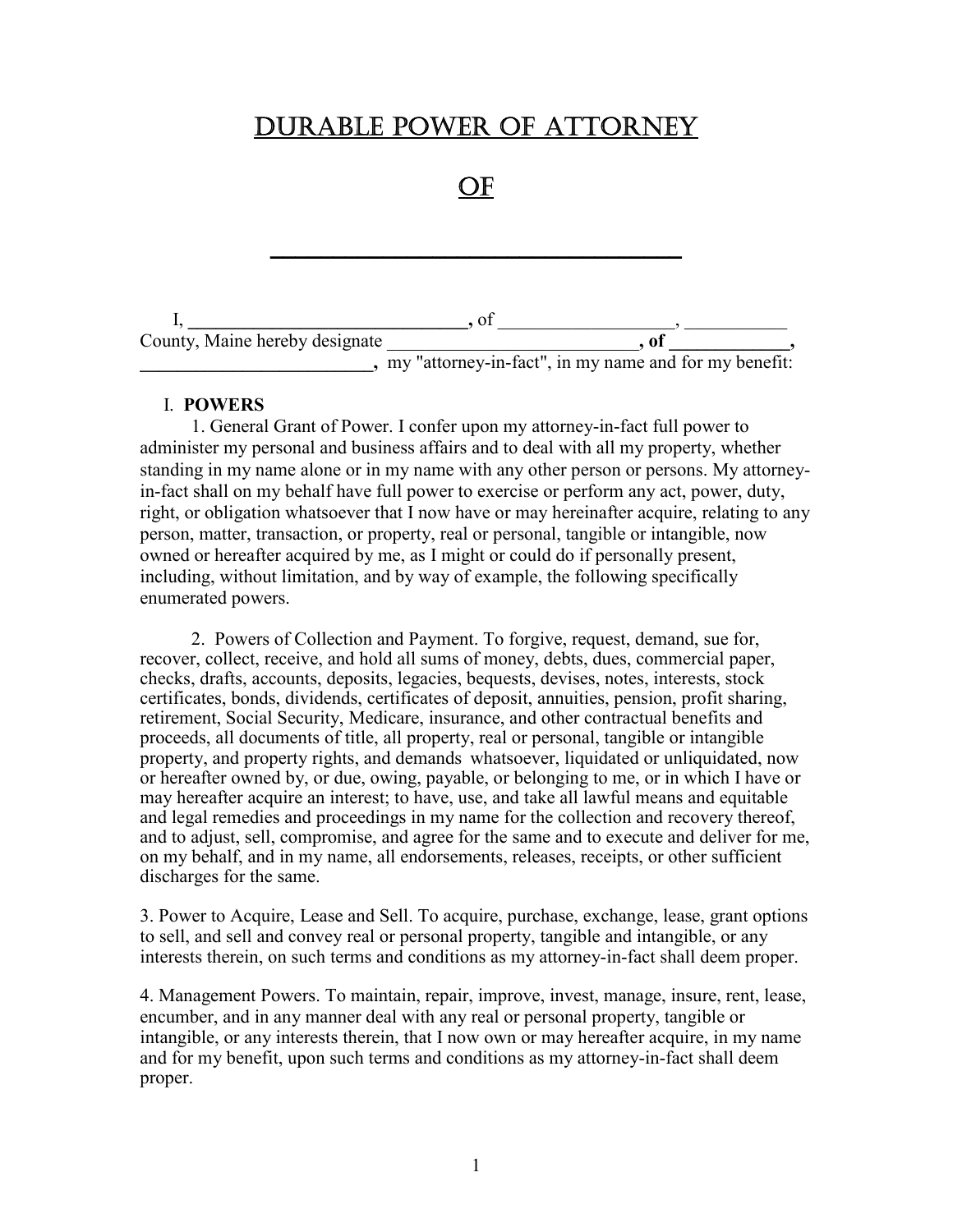5. Banking Powers. To make, receive, and endorse checks and drafts, deposit and withdraw funds, acquire and redeem certificates of deposit, in banks, savings and loan associations, and other institutions, execute or release such deeds of trust or other security agreements as may be necessary or proper in the exercise of the rights and powers herein granted.

6. Motor Vehicles. To apply for a Certificate of Title upon, and endorse and transfer title thereto, for any automobile, truck, pickup truck, van, motorcycle, or other motor vehicle, and to represent in such transfer or assignment that the title to said motor vehicle is free and clear of all liens and encumbrances except those specifically set forth in such transfer or assignment.

7. Tax Powers. To represent me before any office of the Internal Revenue Service for my individual tax returns, including Forms 1040, from the year 1998 and continuing until my death, with the power to receive refund checks and the power to sign my tax returns, refund claims, waivers, agreements and/or other pertinent documents for taxes due or claimed form me by the United States or any state or political subdivision thereof, or any foreign country, and to pay, contest, compromise and settle any such taxes as my Agent shall deem appropriate; to complete or amend Internal Revenue Service Form 2848, power of Attorney and Declaration of Representative (or other comparable prescribed form) on my behalf as well as to perform all other functions contemplated under that form.

8. Safe-Deposit Boxes. To have access at any time or times to any safe-deposit box rented by me or to which I may have access, wheresoever located, including drilling, if necessary, and to remove all or any part of the contents thereof, and to surrender or relinquish said safe-deposit box; and any institution in which any such safe-deposit box may be located shall not incur any liability to me or my estate as a result of permitting my attorney-in-fact to exercise this power.

9. Gift Making Powers. To make gifts, grants, or other transfers of my property of whatsoever kind or nature, including real property and including the forgiveness of indebtedness and the completion of any charitable pledges I may have, without consideration, either outright or in trust as follows: (a) transfer by gift in advancement of a bequest or devise to beneficiaries under my will or in the absence of a will to my descendants in whatever degree; and (b) release of any life interest, or waiver, renunciation, or declination of any gift to me by will or deed.

10. Power to Create and Transfer Assets to Inter Vivos Trust. To create any trust, revocable or irrevocable, for my benefit and that of my issue that I may have power to create myself; to amend or revoke such trust or trusts or any other trust that I may have the power to amend or revoke; to transfer any and all of my tangible or intangible personal property or real property to any such trusts; to exercise such powers as my attorney-in-fact deems appropriate in his or her sole discretion; in this regard, the fact that my said attorney may be a remainderman or a beneficiary in connection with any such transfer hereunder shall not affect the validity thereof, nor, by itself, constitute a breach of his or her fiduciary duty hereunder.

11. Power to Make Statutory Elections and Disclaimers. To make on my behalf any and all statutory elections and disclaimers available to me at law.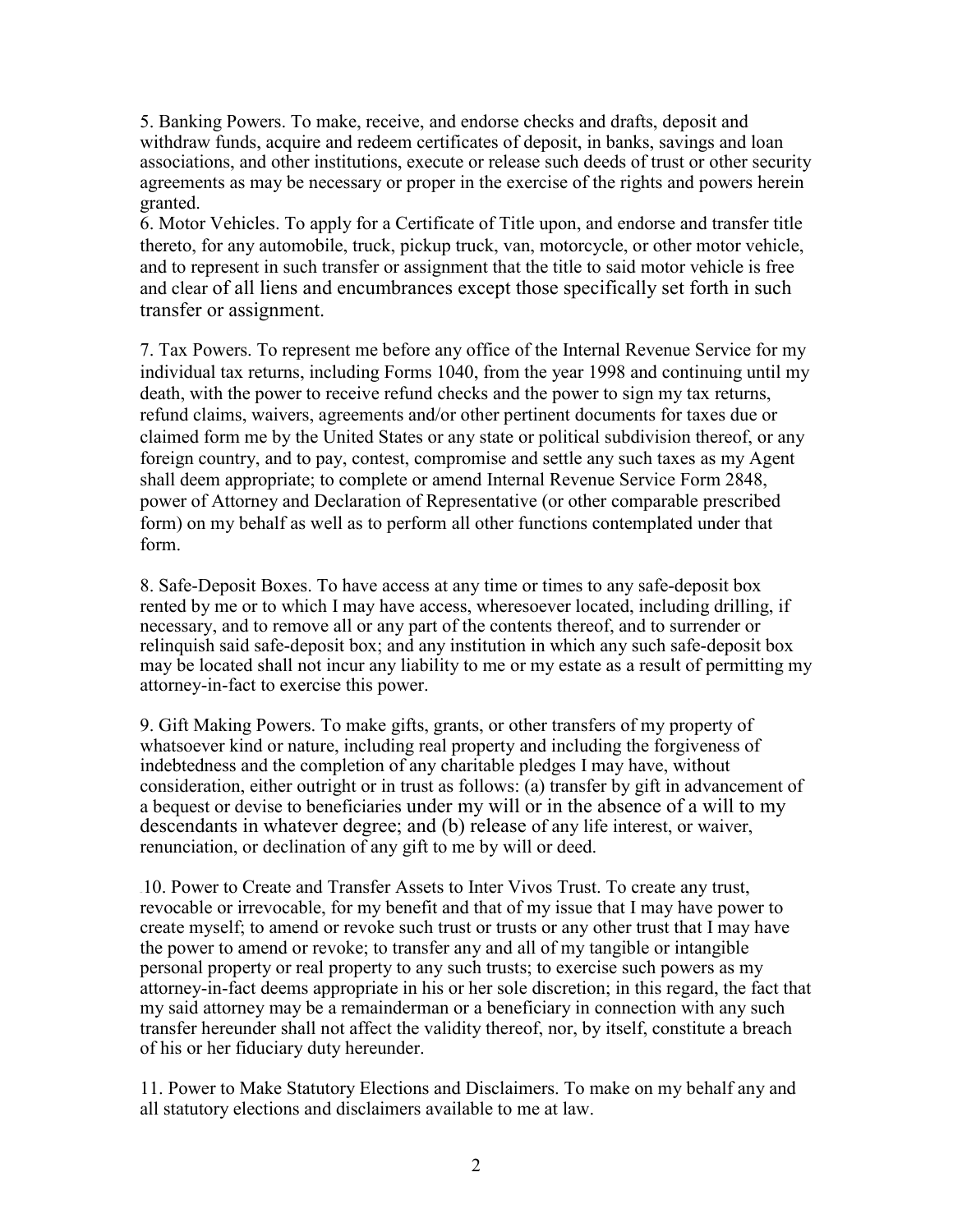12. Retirement Plan Powers. To deal with all retirement plans of which I am a member including individual retirement accounts, rollovers, and voluntary contributions; to direct any pension fund, insurance, or annuity company, the United States Social Security Administration, or any other party making payments to me to make such payments directly to a financial institution for direct deposit into any account.

13. Insurance. To purchase, maintain, surrender; borrow against, pursue all insurance claims, collect, or cancel (a) life insurance or annuities of any kind on my life or the life of anyone in whom I have an insurable interest, (b) liability insurance protecting me and my estate against third party claims, (c) health care insurance, Medicare supplement insurance, long-term care insurance, and disability income insurance, and (d) casualty insurance.

14. Other Powers. In addition to the foregoing, my attorney-in-fact hereunder may act as my alter ego with respect to any and all possible matters and affairs not otherwise enumerated herein and which I as principal can do through an agent.

### II. **INTERPRETATION AND GOVERNING LAW**

This instrument is to be construed and interpreted as a general durable power of attorney. The enumeration of specific powers herein is not intended to, nor does it, limit or restrict the general powers herein granted to my attorney-in-fact. For a third party to construe otherwise would be contrary to my intent. This instrument is executed and delivered in the County of and the laws of the State of  $\Box$ Maine shall govern all questions as to the validity of this power and the construction of its provisions. I direct that my attorney-in-fact not be required to give bond and, if any bond is required, that no sureties be required. I hereby revoke any earlier powers of attorney I may have granted.

#### III. **EFFECTIVE DATE AND DURABILITY**

This General Durable Power of Attorney shall take effect when executed by me and shall not be affected by lapse of time nor by my subsequent disability or incapacity and shall be binding not only upon me but upon my heirs, executor, and administrator up to the time of the receipt by my said attorney-in-fact of a written revocation signed by me or of reliable intelligence of my death.

## **(OR, Alternatively, for a so-called "Springing" POA:)**

This General Durable Power of Attorney shall take effect upon my disability or incapacity. I shall be deemed disabled or incapacitated upon a determination by my  $physician,$   $of$ 

\_\_\_\_\_\_\_\_\_\_\_\_\_\_\_\_\_\_\_, that due to illness, cognitive impairment, mental illness, or admission to a facility for the mentally ill, I am no longer capable of managing my own affairs. My physician shall indicate his/her determination of my incapacity by signing his/her name and date on the following lines: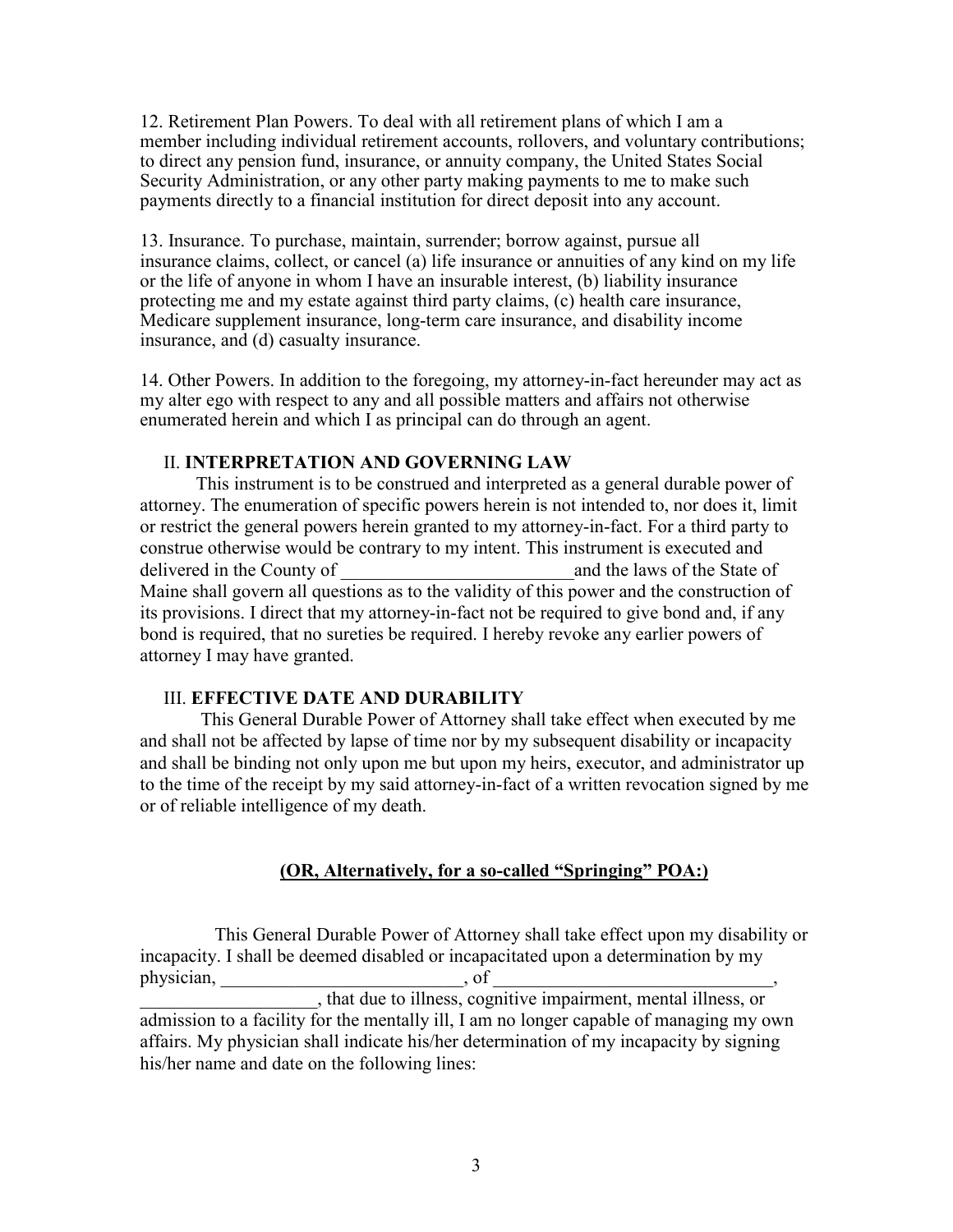Name (Signature) Date

If the above-named physician cannot or will not certify to my incapacity, this power of attorney may also take effect upon the determination by two other physicians signing on the lines below that due to illness, cognitive impairment, or mental illness I am no longer capable of managing my own affairs:

 $\mathcal{L}_\text{max}$  , and the contribution of the contribution of the contribution of the contribution of the contribution of the contribution of the contribution of the contribution of the contribution of the contribution of t

| Name (Signature) | Date |  |
|------------------|------|--|
| Address          |      |  |
| Name (Signature) | Date |  |

Address

I hereby waive any physician-patient privilege that may exist in my favor and authorize physicians to examine me and disclose my physical or mental condition in order to determine my capacity or incapacity for purposes of this instrument.

## IV. **THIRD PARTY RELIANCE**

 $\mathcal{L}_\text{max}$  , and the set of the set of the set of the set of the set of the set of the set of the set of the set of the set of the set of the set of the set of the set of the set of the set of the set of the set of the

Any party dealing with my attorney-in-fact hereunder may rely absolutely on the authority granted herein and need not look to the application of any proceeds nor the authority of my attorney-in-fact as to any action taken hereunder. In this regard, no person who may in good faith act in reliance upon the representation of my attorney-infact or the authority granted hereunder shall incur any liability to me or my estate as a result of such act. I hereby ratify and confirm whatever my attorney-in-fact shall lawfully do under this instrument. Any gift of property made by my attorney-in-fact in the proper exercise of the gift-making power granted herein shall be a full and complete delivery of title upon which third-party purchasers for value may rely.

## V. **REIMBURSEMENT AND SUCCESSOR ATTORNEY**

My attorney-in-fact may be reimbursed for all reasonable expenses incurred in connection with services hereunder and may charge reasonable compensation for services. If my attorney-in-fact shall die, resign by written resignation attached hereto, or become incapacitated as determined by written certification of a physician licensed to practice medicine in any State of the United States of America, which written certification shall be attached hereto, I hereby appoint **\_\_\_\_\_\_\_\_\_\_\_\_\_\_\_\_\_\_\_\_\_\_\_\_\_\_**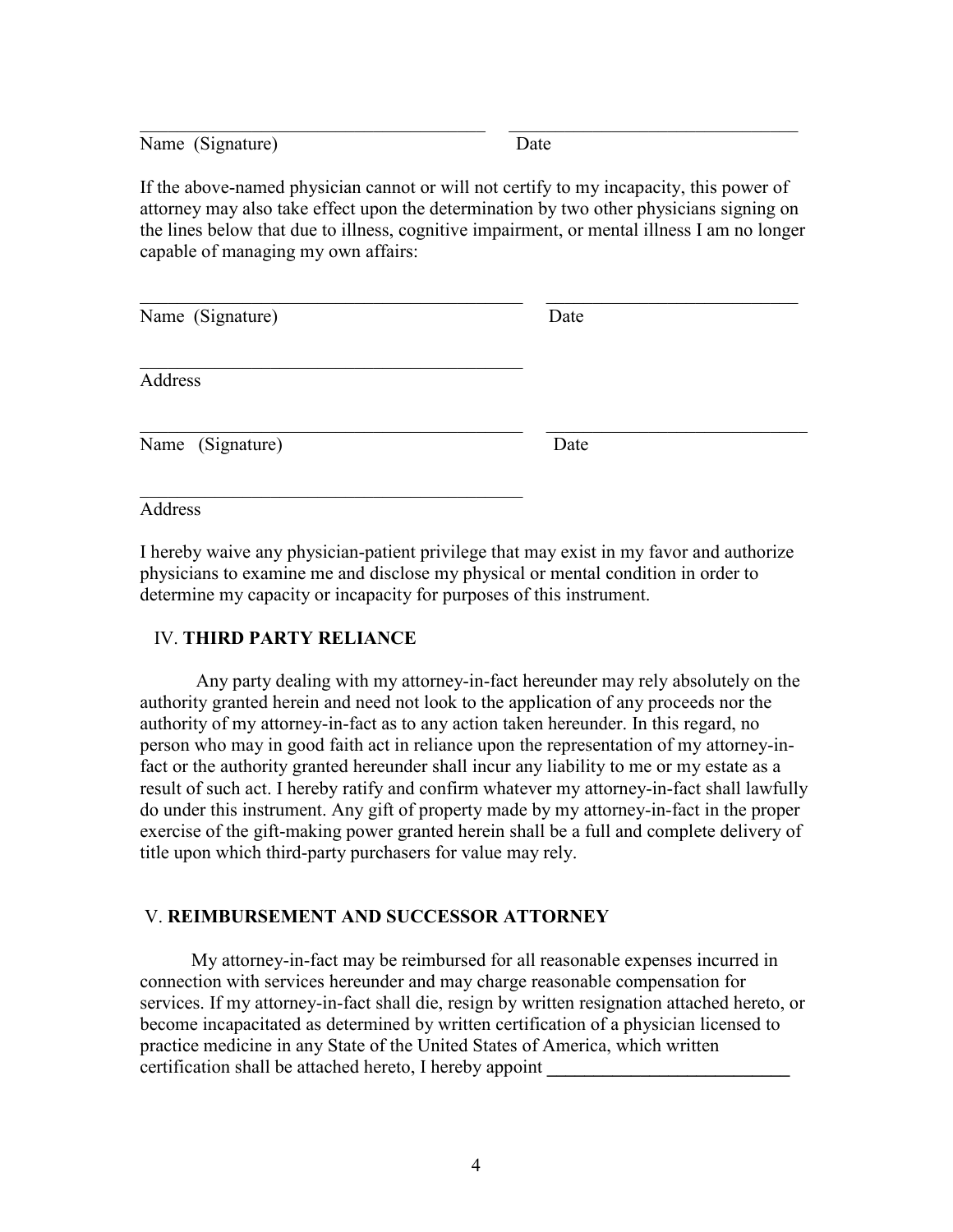**\_\_\_\_\_\_\_\_\_\_\_\_\_\_\_\_\_\_\_\_\_\_\_\_\_\_\_\_\_\_\_\_\_\_***,* of \_\_\_\_\_\_\_\_\_\_\_\_\_\_\_\_\_\_\_\_\_\_\_\_\_\_\_\_\_\_\_ to

serve as successor attorney-in-fact. Every successor attorney-in-fact shall have all the powers and duties given to or imposed upon the original attorney-in-fact. A successor attorney-in-fact shall have no duty to inquire into the acts of any predecessor attorney-infact and shall not be liable for any act or omission of any predecessor attorney-in-fact. Any person may, without liability, rely on the written certification of a successor attorney-in-fact that such successor has been appointed and has power to act.

## VI. **PROTECTIVE PROCEEDINGS**

If protective proceedings for my person or my estate are hereafter commenced, I hereby nominate, for consideration by the court, whoever is then serving as my agent under this power of attorney. Nothing in this section shall be construed as a direction that such a petition be filed or such appointment be made, and it is my express wish that such action be taken only when and if absolutely necessary.

#### VII. **NOTICE TO PRINCIPAL**

As the "Principal" you are using this Durable Power of Attorney to grant power to another person (called the "Agent" or "Attorney-in-fact") to make decisions about your money and property or both and to use your money and property or both on your behalf. If this written Durable Power of Attorney does not limit the powers you give your Agent, your Agent will have broad and sweeping powers to sell or otherwise dispose of your property and spend your money without advance notice to you or approval by you. Under this document, your Agent will continue to have these powers after you become incapacitated and you may also choose to authorize your Agent to use these powers before you become incapacitated. The powers that you give your Agent are explained more fully in the Maine Revised Statutes, Title 18-A, section 5-501 to 5-508 and in Maine Case law. You have the right to revoke or take back this Durable Power of Attorney at any time as long as you are of sound mind. If there is anything about this form that you do not understand, you should ask a lawyer to explain it to you.

#### VIII. **NOTICE TO AGENT**

As the "Agent" or "Attorney-in-fact", you are given the power under this Durable Power of Attorney to make decisions about the money and property or both belonging to the Principal and to spend the Principal's money, property or both on that person's behalf in accordance with the terms of this Durable Power of Attorney. This Durable Power of Attorney is only valid if the Principal is of sound mind when the principal signs it. As the Agent, you are under a duty (called a "fiduciary duty") to observe the standards observed by a prudent person dealing with the property of another. The duty is explained more fully in the Maine Revised Statutes, Title 18-A, sections 5-501 to 5-508 and Title 18-B, sections 802 to 807 and chapter 9 and in Maine case law. As the Agent, you are not entitled to use the money for your own benefit or to make gifts to yourself or others unless the Durable Power of Attorney specifically gives you the authority to do so. As the Agent, your authority under this form will end when the Principal dies and you will not